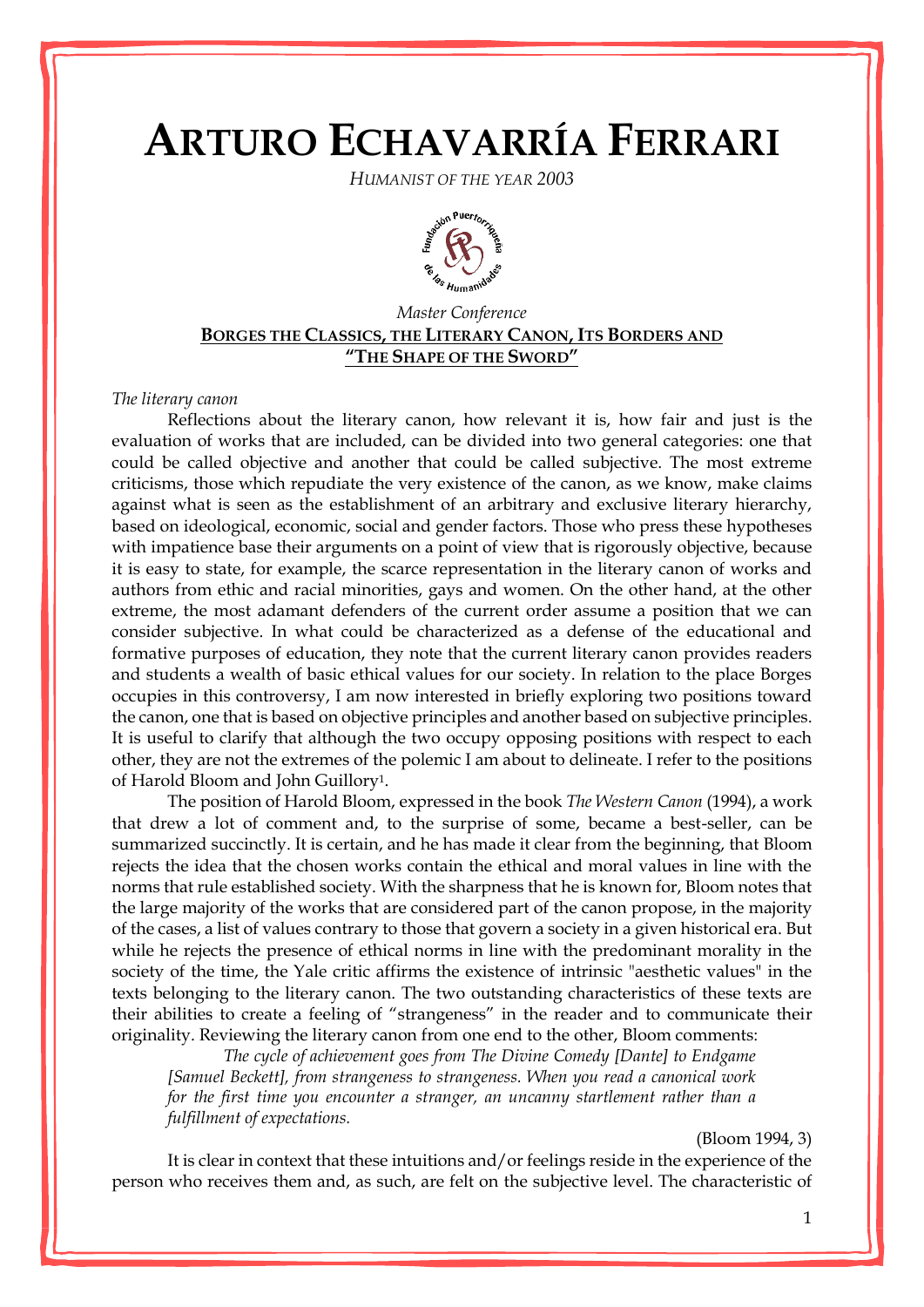strangeness in a work is, in turn, linked to its originality. And the originality, in turn, is a product, according to Bloom, of a struggle. It refers to a fight without quarter with the canon that precedes it, of a battle with the literary tradition that, if successful, lets the new work subjugate and assimilate its antecedents and thus open the way toward being included in the list of canonical works.

*The burden of influence has to be borne, if significant originality is to be achieved and reachieved within the wealth of Western literary tradition. Tradition is not only a handing-down or process of benign transmission; it is also a conflict between past genius and present aspiration, in which the prize is literary survival or canonical inclusion.*

## (Bloom, 1994, 8)

Now let's move on to the contrary position as expressed by John Guillory. John Guillory, whose best known book in this context is titled *Cultural Capital: The Problem of Literary Canon-Formation,* takes a route that overturns the question of the subjective value of the literary text itself with its concomitant psychic and social ingredients and starts with the question that he considers key in terms of the ways in which rigor operates in the process of establishing a literary canon. The question formulated by Guillory has to do with the mechanisms that work in particular institutional contexts that affect the preservation, reproduction and transmission of texts that later become part of the category of the "classics." From a perspective that aspires to be based on objective criteria, Guillory states the following:

*An individual's judgment that a work is great does nothing in itself to preserve that work, unless that judgment is made in a certain institutional context, a setting in which it is possible to insure the reproduction of the work, its continual reintroduction to generations of readers. The work of preservation has other more complex social contexts than the immediate responses of readers of texts.*

(Guillory: 1995, 237)

And he adds that it is reasonable to conjecture that, contrary to those who assert the opinion that the canon is the result of a strategy of exclusion based on social principles, race and sexual gender, the criteria that dominate at the moment of identifying texts that are to be preserved and reproduced for posterity respond to a social agenda that is neither dogmatic nor ideological. (In that sense, his thinking is related to Harold Bloom's). The goal of this process, Guillory argues, is related to disseminating those texts that are compatible with practices related to the teaching of reading and writing.

*It has long been known by historians of literature that the process we call canon formation first appeared in ancient schools in connection with the social function of disseminating the knowledge of how to read and write. The selection of texts was a means to an end, not an end in itself.*

(Guillory: 1995, 240)

Denying the possibility that the works called "classics" are full of intrinsic aesthetic values, Guillory asserts:

*The problem of the canon is a problem of syllabus and curriculum, the institutional forms by which works are preserved as great works.*

(Guillory: 1995, 240)

And what qualities should a literary work possess to make it appropriate for use as teaching material? Here, Guillory draws a fine line, one that appears to me to be too fine. He asserts that the spoken language, as we know, experienced changes that over time distanced it from literary language. And he adds that by considering the former (spoken language) as an inferior form of the later (the written), the scholar-teachers, those of ancient Greece and Rome, for example, chose texts based on criteria of refinement and correctness, both lexically and syntactically, that served to enrich and refine the language of the youths who were the subjects of formation by bringing the written language into contact with the spoken language: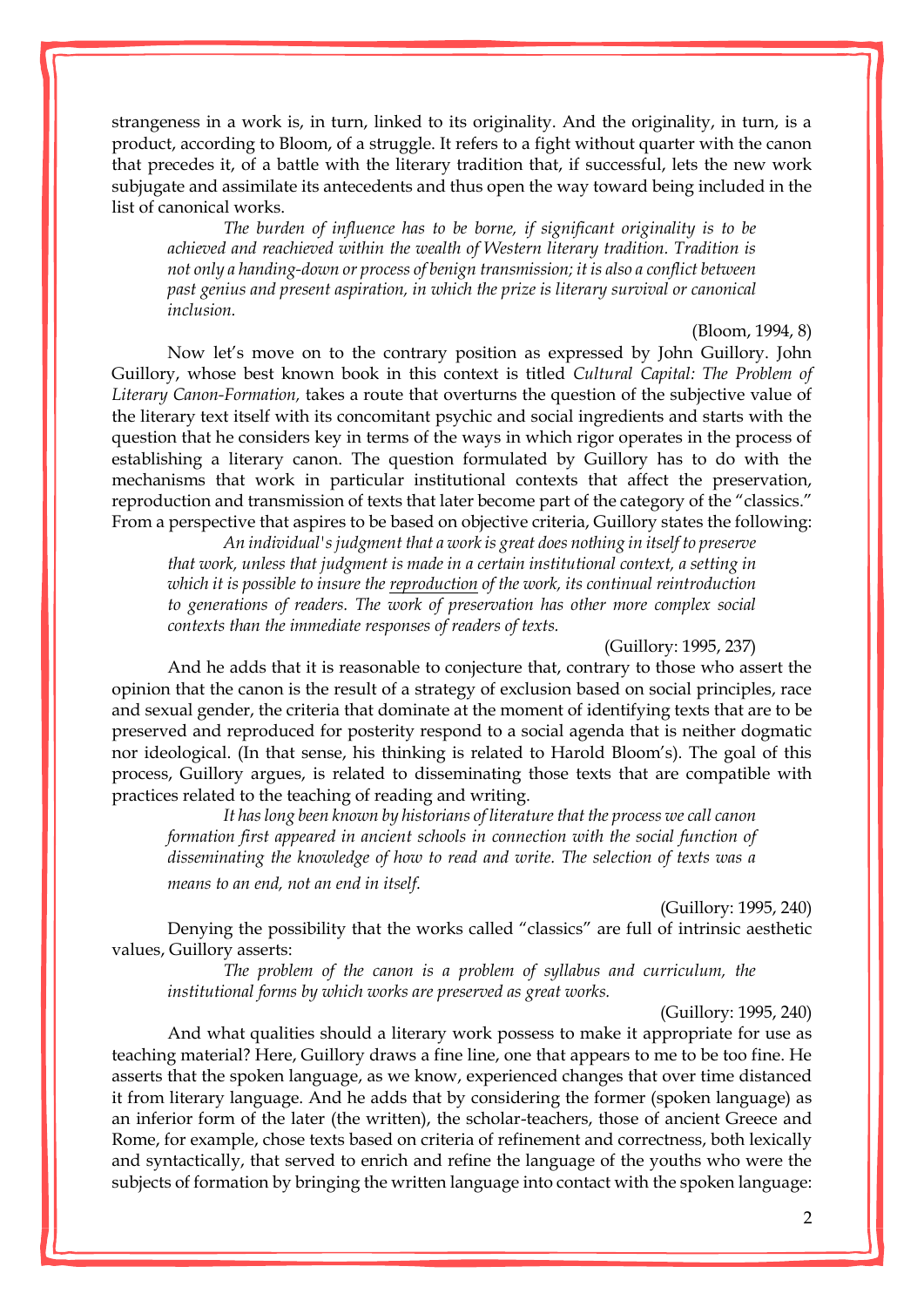*To the early teachers, the scholars of Hellenistic times, for example, who first set out to preserve the poems and plays of classical Greece, it appeared that the language of earlier ages was better, more refined, more "correct" than the language spoken in their own time. They saw their spoken language as a degeneration from that original standard of purity and correctness. So they attempted to refine their contemporary language by extracting from the written texts they preserved, the classics, a standard of usage — a syntax, a vocabulary, an orthography, in short, a "grammar." Learning to read, then, also came to mean in the Greek and Roman eras, as ever since, learning to speak a more correct, refined version of one's native tongue, a grammatical language.*  (Guillory: 1995, 240-7)

Beyond the criticisms (and they do exist) of Guillory's arguments, these processes are, in a broad sense, subject to empirical verification, which is why they are called "objective" by those who follow the U.S scholar and involve themselves in the establishment of a literary canon, a list of approved books.

Borges is involved in this debate, it seems to me, in a special way. Certainly, we cannot place him among those who claim "objective" criteria for formulating a canon. As too many know, Borges was never interested in the economy or sociology as a basis for explanations and evaluations of literature and art. But curiously, nor can Borges' judgments be comfortably fit into the frame of reference of a Harold Bloom, for example. If he had to be located in this debate, he would be on the side of the "subjectives." But that opinion requires additional clarification. On multiple occasions, Borges has expressed through his essays, his stories and even his poems, above all when talking of certain authors and particular texts, appreciation for "works that endure." But the clearest statement in that respect, it seems to me, we find in the brief pages of his essay "About the Classics" (*Other Inquisitions*), pages he confesses to writing at "seventy plus years," or in other words, in full maturity.

Borges starts by considering a specific text, one that belongs to the Chinese culture: the *I Ching*, or the *Book of Changes*, edited by Confucious, a text that is difficult to classify in the literary order because it is a manual of prophecy that, according to sinologist Charles O. Hucker, "has no interest as literature" (Hucker:7975,98). Borges, however, appears to have admired it, as he did other literary, philosophical and religious texts: he admired them for their ability to "say" or "not say." He linked this property to another factor: the works should communicate an essential ambiguity, a situation that led to a wealth of potential interpretations. The *Book of Changes* (the *I Ching*), Borges notes, attracted philosophers, historians and ordinary readers because, when they came into contact with it, it opened a wide range of almost infinite possible interpretations.

*Leibnitz believed he could see in the hexagrams [which are part of the book] a* 

*binary system of numeration; others an enigmatic philosophy; others, such as Wilhem, an instrument for predicting the future, as the 64 figures corresponded to the 64 phases of any enterprise or process; others, the vocabulary of a certain tribe; others, a calendar.*

(Borges: 1989, II, 150)

This approach to the book, to a book, is not determined by certain conditions inherent in the text (as we have seen proposed by Bloom), such as "beauty" as an aesthetic value, for example. Addressing this point, Borges confesses with words that are not totally without a certain irony:

*By year thirty I believed, under the influence of Macedonio Fernández, that beauty was a privilege of very few authors; now I know it is common and that it comes to us in casual pages of the ordinary or in street dialogue.*

(Borges, 1989, II, 151)

It is not too surprising, therefore, that Borges shares this opinion about the intrinsic value of literary work with one of those for whom the practice of writing is hand in hand with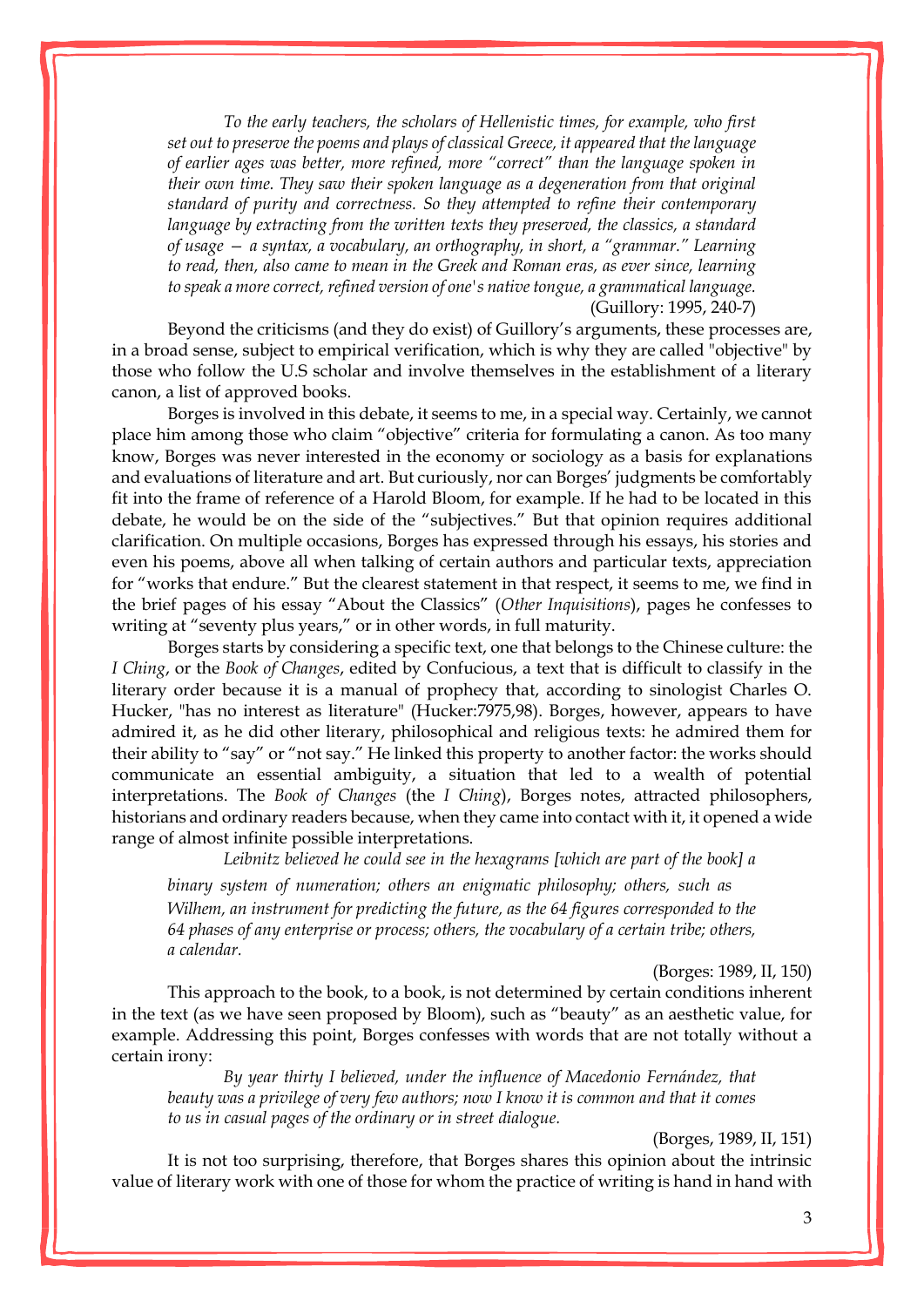theoretical thought, the novelist and playwright Herbert Quain. The person appears in a story titled "Examination of the Work of Herbert Quain." Quain's formulation about certain congenial "values" of literary work is verbally almost identical to that of Borges' essay. The difference for Quain is that we cannot be indifferent in this context. Herbert Quain does not believe in the literary canons: "He deplored with smiling sincerity 'the servile and obstinate preservation' of past books…" (Borges: 1989, l, 461) and this is due, insists Quain, to the fact that "good literature is so completely common that even dialogue in the street achieves it" (Borges, 1989, II, 151).

But if Borges, like Quain, does not believe in the inherent existence of aesthetic values in the literary text, on the other hand he is far from joining the group of the "objectives" or the nihilists, and here I refer to those who deny any value to an artistic work (and believe me, they exist). As we know, once and again Borges reaffirms the existence and value of when he calls "the aesthetic act" and even attacks the difficult task of trying to define it. In another essay, "The Wall and the Books" (*Other Inquisitions*), he calls the formulation of the "aesthetic act" as the "imminence of a revelation that does not happen" (Borges: 1989, II, 13). But we should not lose sight of the fact of what inspired the search for the "nature" of what on other occasions Borges calls the thrill of aesthetic revelation is precisely a historical text that raises in the reader the possibility of endless interpretations, a condition that he had already formulated as a characteristic of classic works in "About the Classics." It must be noted, however, that in "The Wall and the Books," artistic works are not the only things that enjoy the fortune of epiphany experienced by the viewer when experiencing the expectation of a revelation that does not happen. In addition to music, Borges lists mere "circumstantial acts" such as the faces carved by time, certain twilights and states of happiness. The list just cited places Borges, it seems to me, in the context of the dispute around the canon, decidedly on the side of the subjectives.

The subjective nature of the aesthetic experience and the repudiation of the idea that the literary work contains intrinsic aesthetic values (which separates Borges, as should be clear at this point, from the assertions of Harold Bloom) are expressed very specifically in the "Prologue" of the 1964 edition of *Poetic Work.* Imagining the possibility that the prologue could be called "The Aesthetic of Berkeley," "not because the Irish meta physicist has said so … but because it applies to the letters of the argument that he applied to reality," Borges notes:

*The taste of the apple (Berkeley declares) is in the contact of the fruit with the palate, not in the fruit itself; analogically (I say) poetry is in the business of the poem with the reader, not in the series of symbols registered on the pages of a book. The essence is the aesthetic act, the "thrill," the physical change that arises in each reader.*

(Borges, 1964, 11)

I think it would be fair to review the basis of support for Borges' position with respect to the existence of a literary canon in the following way: first of all, as his essays, commentaries and interviews show, the Argentine is far from denying the excellence of authors and works worthy of preservation and that call us to return to them repeatedly because they stand up to multiple re-readings. Nor have I found evidence to support the idea that the order of "the classics," the establishment of a canon, is the result of ideological or dogmatic preconceptions, nor the result of procedures susceptible to empirical testing. In the essay "About the Classics," as I have indicated, Borges alludes in a general way to geographic and linguistic reasons and the "acts of faith" that characterize certain works in a way that they are "read with fervor and a mysterious loyalty" (Borges: 1989, II, 151) and thus become classics. But it is clear that to Borges, these works, whose order is changing, have to have the virtue of sustaining in the reader the sensation of the imminence of a revelation that does not happen, whether because they reveal an alternative and rich vision of the universe (the philosophers Schopenhauer, Berkeley or the poet Dante, for example), for the wealth of their invention (*One Thousand and One Nights, El Quijote* by Cervantes, and others), for the ways they conceive and practice the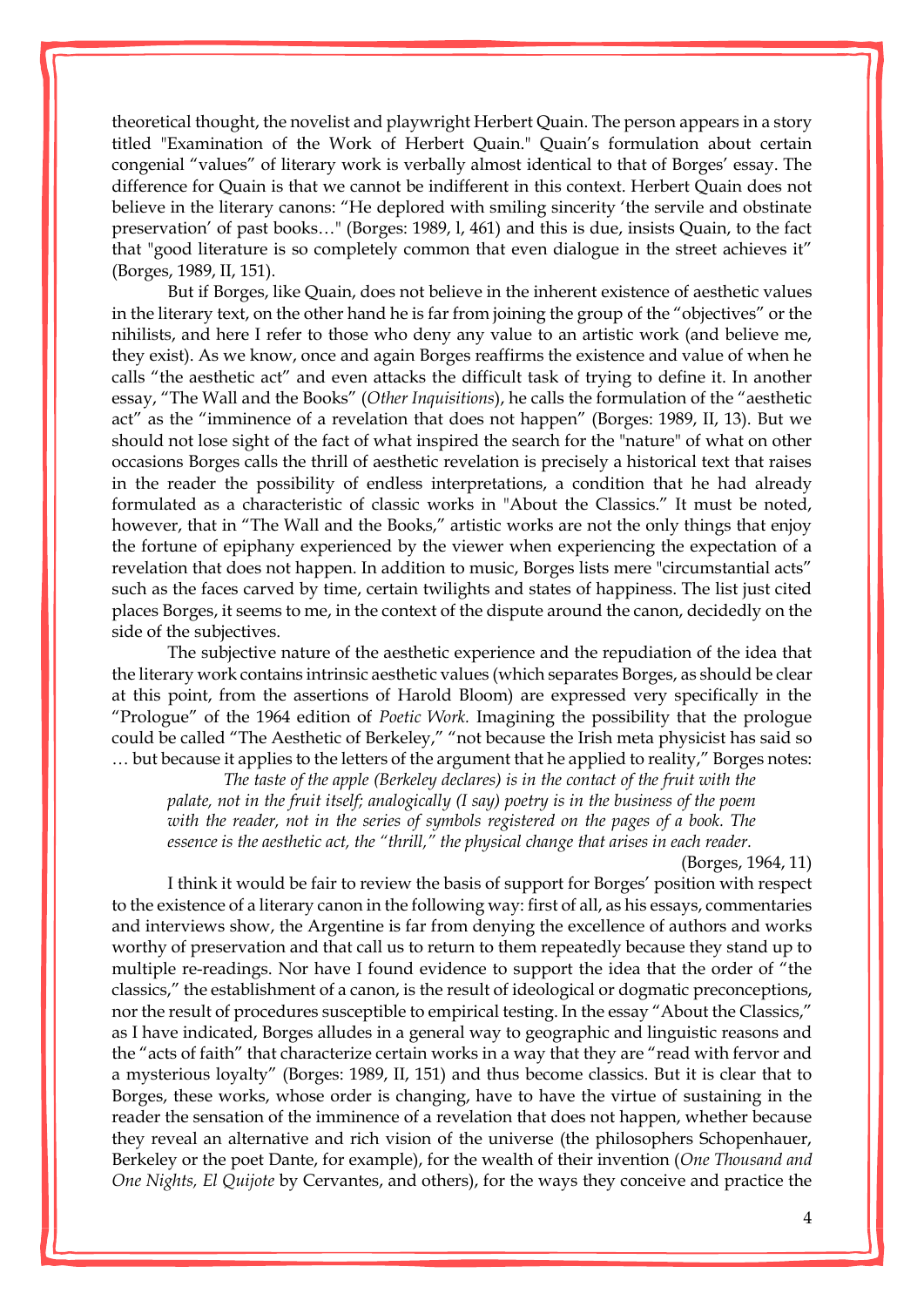rigorous act of writing (the experts, Gustave Flaubert, the French symbolists), or because they reveal or are about to reveal "a destiny" (the dramas of Shakespeare, the story narrated by Gibbon in his D*ecline and Fall of the Roman Empire*). As we can see, if there exists a "canon" to Borges, it is open, eclectic, certainly variable and only subject to sustaining the thrill of the aesthetic act in the reader.

To conclude, I would like to briefly invoke an example of how, in the context of his narrative, Borges puts into practice some of the considerations we have outlined in the preceding paragraphs. I refer to the short story "The Shape of the Sword" (*Fictions*).

Critics have often pointed to motifs and even structural principles in some of his stories that suggest the presence of great figures of the canon, both western and eastern. I only mention the most obvious: Dante in "The Aleph," 'Attár and other mystic Sufi poets in "The Zahir" and "The Approach to Almotásim," the classic mythology in "The House of Asterión," José Hernández in "Biography of Tadeo Isidoro Cruz," E. A. Poe in "Death and the Compass," Unamuno, Mallarmé and Valéry in "Pierre Menard Author of *Quijote.*" It is certain that in many cases the presence of these authors and works is inserted as a means of subversion, for the purpose of parody.

But Borges is not the only one who uses the greats in search of what we could call a "model" of inter-textual material. In conformance with the eclectic view of the canon that we have described, the Argentine uses, in search of "inspiration," sometimes in an ostentatious way, marginal writers and works that are very rarely cited by the "establishment." Perhaps the most interesting case is the "Index of Sources," a series of infamous literary authors, in his first book of stories: *Universal History of Infamy* (1935).

In a lengthy essay, which was printed in Buenos Aires (in Spanish) and Cambridge, Massachusetts (in an English version), he outlined the path he had followed to identify the two works that are direct antecedents of one of his most read stories: "The Shape of the Sword." The story of treason that Borges tells, of a treason perpetrated in the context of two fellow warriors involved in the war for the independence of Ireland who confess (one of them betrays the other by becoming the accuser), could have been inspired, without doubt, by the tragedy *Julius Caesar* by Shakespeare. And, in fact, the accuser, Vincent Moon, himself refers ironically to the indirect presence of Shakespeare in the sad plot he must perform ("...Shakespeare is in some way John Vincent Moon" [Borges: 1989, I, 494). But between Shakespeare, the Bible (the story of the betrayal of Judas, clearly alluded to in the text) and Borges there are intermediaries. Two of them, the most direct, the film by John Ford, *The lnformer*, of 1935 (which Borges reviewed in the magazine *Sur* in 1935) and the novel *The lnformer* by Irish writer Liam O'Flaherty of 1925, whose plot serves as the basis of the cinematic version. Both make sometimes indirect and sometimes direct references to *Julius Caesar* by Shakespeare and the drama of Judas. The coincidences between "The Shape of the Sword" and the film by Ford are many and the differences between one and the other are of great interest, because they reveal the sharp critical eye and literary aim that we know in Borges. But this is not the place, as I have already said, to get into these details.

What I wish to emphasize here is the fact that Borges, in conformance with his flexible and extremely broad conception of the canon, of the "classics," had no problem in using as a model, or as a base text, if you will, works that do not belong to the canon. O'Flaherty's novel, although an outstanding story of great interest in the historical period in which it was written (the Irish Civil War of 1921-22) is properly not considered part of the canon of great Irish literature. Ford's film, on the other hand, although recognized (Ford won the Oscar for best director in 1935), contains turns of crude melodrama and other faults — which Borges pointed out and commented on with irony in his review — that diminish its artistic quality. As we can perhaps anticipate, Borges overcomes all. His broad artistic vision, tempered by a strong dose of relativity, his eclecticism that crosses borders and genres without ambiguity, as we know so well, frequently makes us turn our gaze to other horizons. We are invited to examine